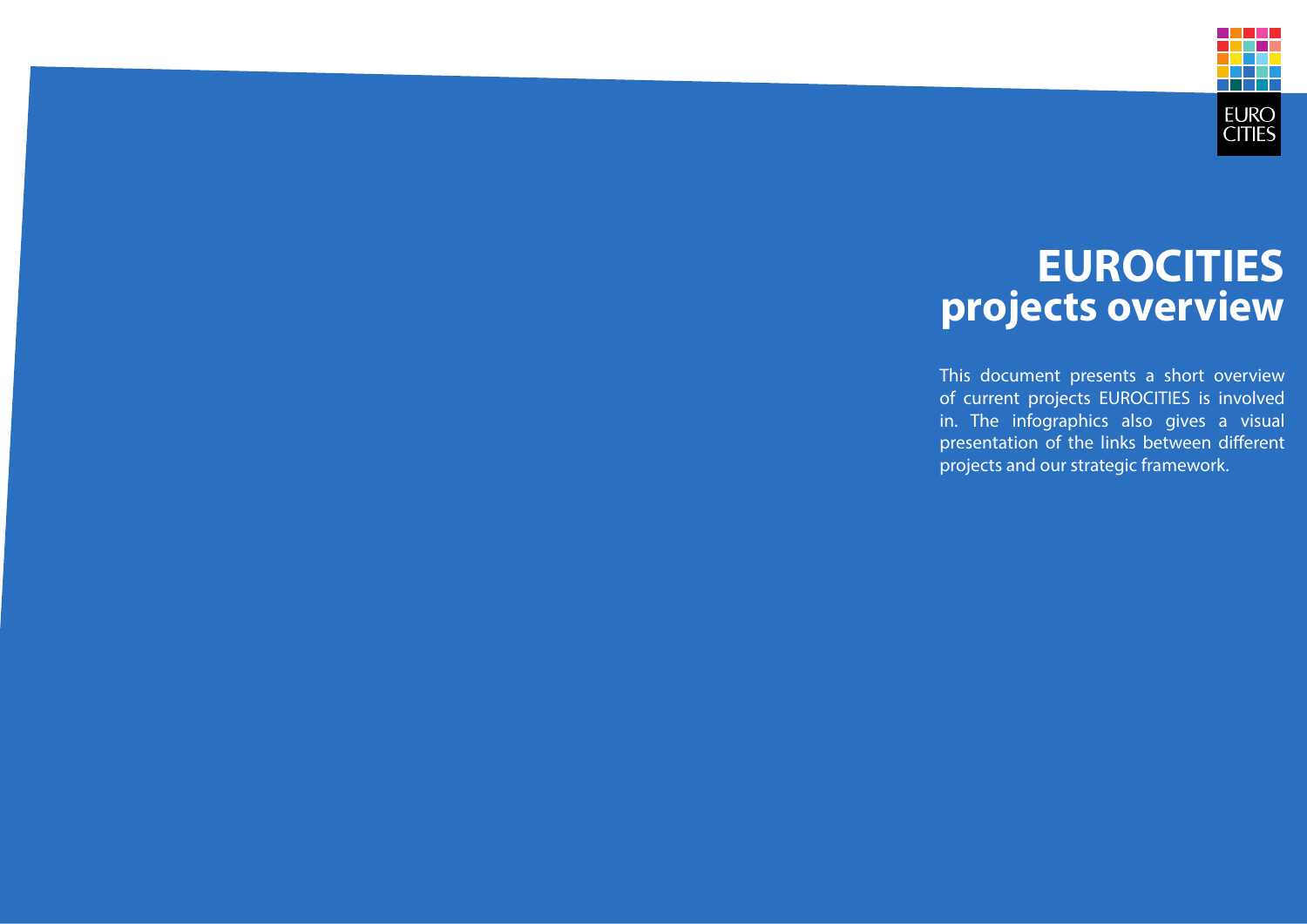| <b>CiviTAS</b><br>SUMPS-UP                                                                                                                                                                                                                                            | SUMPS UP<br>www.sumps-up.eu<br>@CIVITAS SUMPsUp                                                                                                                                              |    | SL                                                                                                                                                                                                            | Sustainable Urban<br><b>Mobility Indicators</b>                                                                                                                           |
|-----------------------------------------------------------------------------------------------------------------------------------------------------------------------------------------------------------------------------------------------------------------------|----------------------------------------------------------------------------------------------------------------------------------------------------------------------------------------------|----|---------------------------------------------------------------------------------------------------------------------------------------------------------------------------------------------------------------|---------------------------------------------------------------------------------------------------------------------------------------------------------------------------|
| SUMPS UP aims to build the capacity of up to 100 European cities<br>$\bullet$<br>and 200 mobility experts in the field of sustainable urban mobility<br>planning (SUMP). They will benefit from different capacity building<br>activities and learning opportunities. |                                                                                                                                                                                              | 66 | Support the implementation of sustainable urban mobility indicators<br>and develop benchmarking tools to improve the ability of cities to<br>measure the impact of their new mobility policies and practices. |                                                                                                                                                                           |
| <b>Activities</b><br>needs assessment:<br>comprehensive research on cities'<br>needs<br>capacity building: funded<br>technical support, tool<br>inventorying, training, workshops                                                                                     | accessibility, air quality,<br>citizens, climate, economic<br>development, energy, funding<br>and investment, governance,<br>ICT, innovation, mobility,<br>sustainability, urban<br>planning |    | <b>Activities</b><br>Needs assessment: interviews,<br>workshops, focus groups<br>capacity building: technical support<br>knowledge sharing:<br>analysis, indicators                                           | accessibility, air quality,<br>climate, energy, funding &<br>investment, <b>mobility</b> , open<br>data, social inclusion,<br><b>sustainability and</b><br>urban planning |
| Contact: Peter Staelens   peter.staelens@eurocities.eu                                                                                                                                                                                                                |                                                                                                                                                                                              |    | Contact: Thomas Willson   thomas.willson@eurocities.eu                                                                                                                                                        |                                                                                                                                                                           |
|                                                                                                                                                                                                                                                                       |                                                                                                                                                                                              |    |                                                                                                                                                                                                               |                                                                                                                                                                           |
| <b>Interreg</b><br>$\mathcal M$ editerranean                                                                                                                                                                                                                          | <b>GO SUMP</b><br>@interreg gosump                                                                                                                                                           |    | <b>PROSPECT</b>                                                                                                                                                                                               | <b>PROSPECT</b>                                                                                                                                                           |

*This project will improve sustainable urban mobility plans and measures in Mediterranean cities. It will allow EUROCITIES to involve more Mediterranean cities in its work on mobility.*

**Activities capacity building**: learning from good & bad practices **knowledge sharing**: transferability sessions, capitalisation **visibility**: high-level events, advocacy activities **accessibility,** air quality, citizens, climate, cohesion policy, **democratic dialogue**, **economic development, energy, funding and** investment, **governance**, inclusion **innovation**, mobility, participation, sustainability, urban planning

Contact: Peter Staelens | peter.staelens@eurocities.eu

Peer Powered Cities and Regions

 $\delta$ 

*PROSPECT employs peer-learning activities to empower regional*   $\overline{\mathbf{P}}$ *and local authorities to finance and implement their sustainable*  Ċ *energy plans.* 

**Activities needs assessment**: training needs **capacity building**: training, training of trainers **knowledge sharing**: peer learning **visibility**: events, training materials and results

climate, **energy** development. funding and investment, **innovation**, **procurement**, smart cities, **urban planning**, **urban regeneration**

Contact: Brooke Flanagan | brooke.flanagan@eurocities.eu



*This project will set up a network of key stakeholders that will test*   $66$ *and validate a set of tools and recommendations related to Trans-European Transport Networks (TEN-T). Cities will be specifically coached on how to be better integrated into TEN-T corridors.*

### **Activities**

**needs assessment**: innovative solutions scan **capacity building**: workshops, appraisal tool

**knowledge sharing**: evidence-based recommendations, expert network, best practices

**accessibility,** air quality, citizens, **climate**,

**economic development**, funding and investment **innovation**, mobility, sustainability, urban planning

Contact: Melanie Leroy | melanie.leroy@eurocities.eu

VITAL NODES



COLLECTORS

*The COLLECTORS project provides evidence of good practices on*   $\boldsymbol{\Omega}$ *waste collection systems across cities in Europe and tools to better perform waste collection at local level.*

## **Activities**

**needs assessment:** good practices performance and assessment **capacity building**: policy support, expert exchange **knowledge sharing**: online information platform, good practices

## circular economy, **citizens**, climate, funding and nvestment, **governance**, innovation, **participation,** sustainability, waste

Contact: Brooke Flanagan | brooke.flanagan@eurocities.eu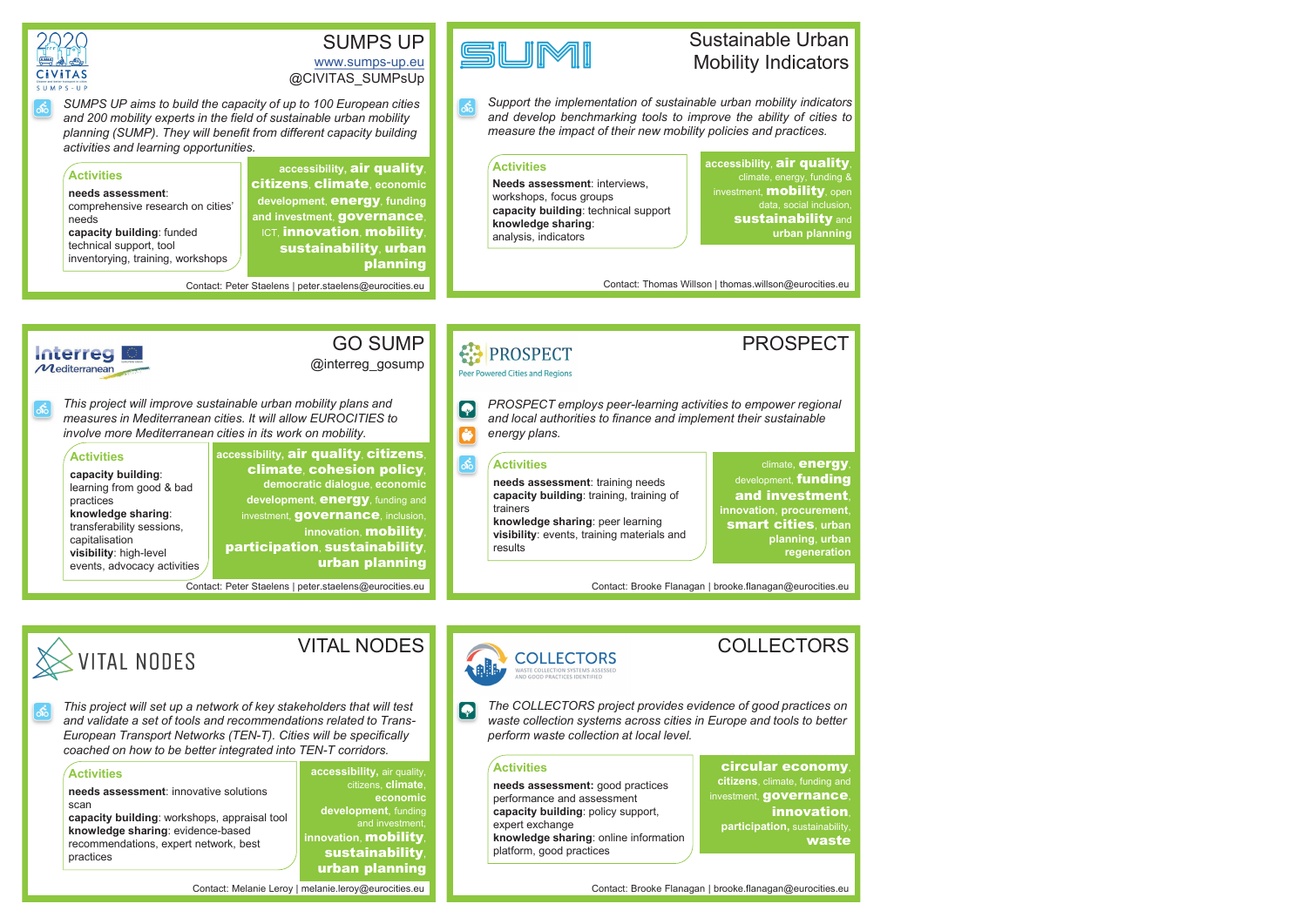